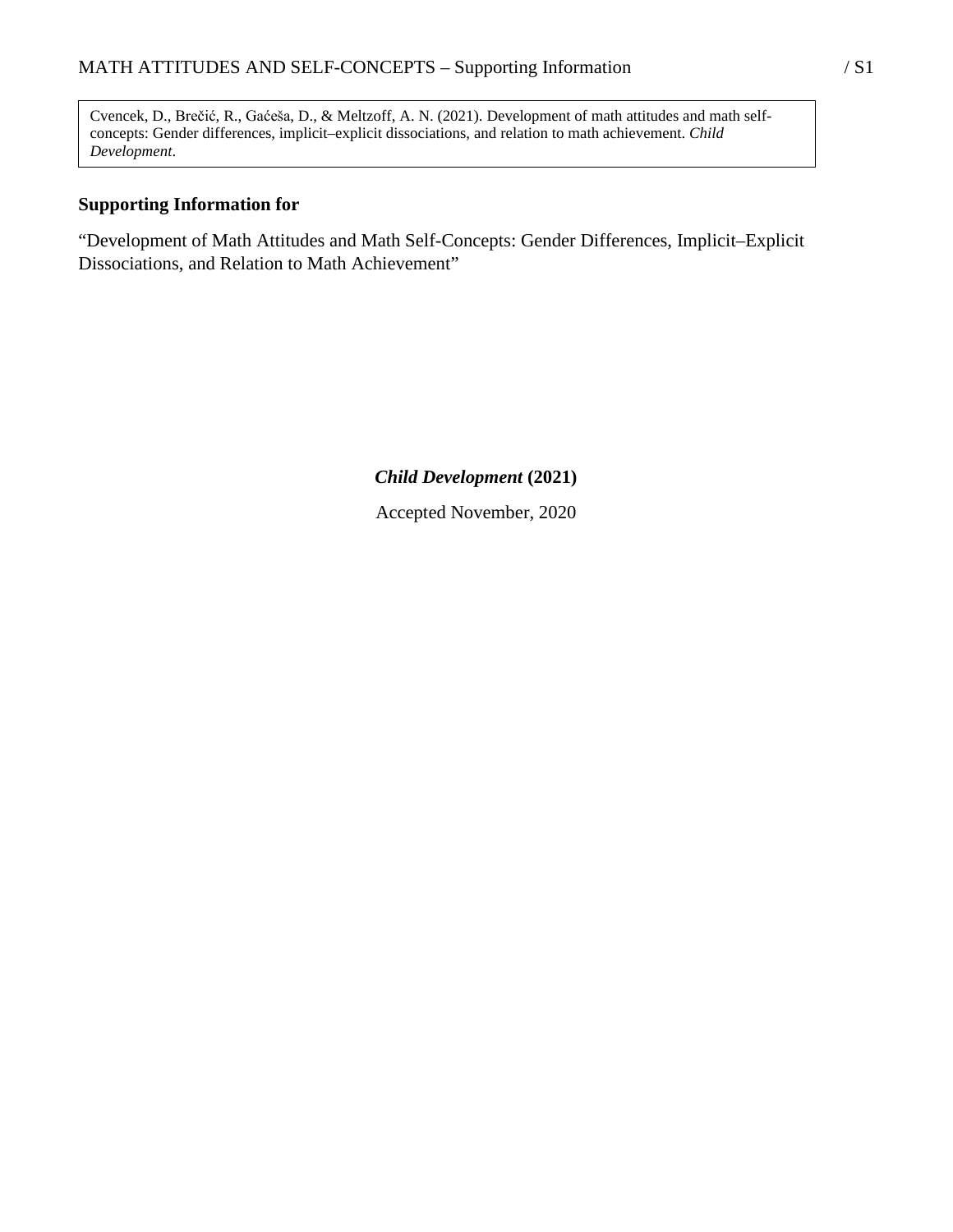# **1. Items for Explicit Questionnaires**

*1.1. Explicit Math Attitude.* Items from the "Students Like Learning Mathematics, 4th Grade" survey from the TIMSS 2015 student questionnaire (TIMSS and PIRLS International Study Center, 2014).

|             |                                              | Agree | Agree    | Disagree | Disagree |
|-------------|----------------------------------------------|-------|----------|----------|----------|
| <b>Item</b> |                                              | a lot | a little | a little | a lot    |
|             | I enjoy learning mathematics.                |       |          |          |          |
| っ           | I wish I did not have to study mathematics.  |       |          |          |          |
| 3           | Mathematics is boring.                       |       |          |          |          |
| 4           | I learn many interesting things in           |       |          |          |          |
|             | mathematics.                                 |       |          |          |          |
|             | I like mathematics.                          |       |          |          |          |
| 6           | I like any schoolwork that involves numbers. |       |          |          |          |
|             | I like to solve mathematics problems.        |       |          |          |          |
| 8           | I look forward to mathematics lessons.       |       |          |          |          |
|             | Mathematics is one of my favorite subjects.  |       |          |          |          |

*1.2. Explicit Math Self-Concept.* Items from the "Mathematics Self-Concept (SCMAT)" survey from the PISA 2012 student questionnaire (OECD, 2012).

|      |                                         | Strongly |       |          | Strongly |
|------|-----------------------------------------|----------|-------|----------|----------|
| Item |                                         | agree    | Agree | Disagree | disagree |
|      | I am just not good at mathematics.      |          |       |          |          |
|      | I get good grades in mathematics.       |          |       |          |          |
| 3    | I learn mathematics quickly.            |          |       |          |          |
| 4    | I have always believed that mathematics |          |       |          |          |
|      | is one of my best subjects.             |          |       |          |          |
|      | In my mathematics class, I understand   |          |       |          |          |
|      | even the most difficult work.           |          |       |          |          |

## **2. Child IAT Stimuli**

*2.1. Implicit Math Attitude.* Math attitude Child IAT included the following categories/stimuli.

| <b>Math</b> | Reading  | Good     | <b>Bad</b> |
|-------------|----------|----------|------------|
| addition    | books    | friendly | awful      |
| count       | letters  | good     | bad        |
| graph       | read     | happy    | mad        |
| math        | sentence | nice     | mean       |
| numbers     | story    | smart    | naughty    |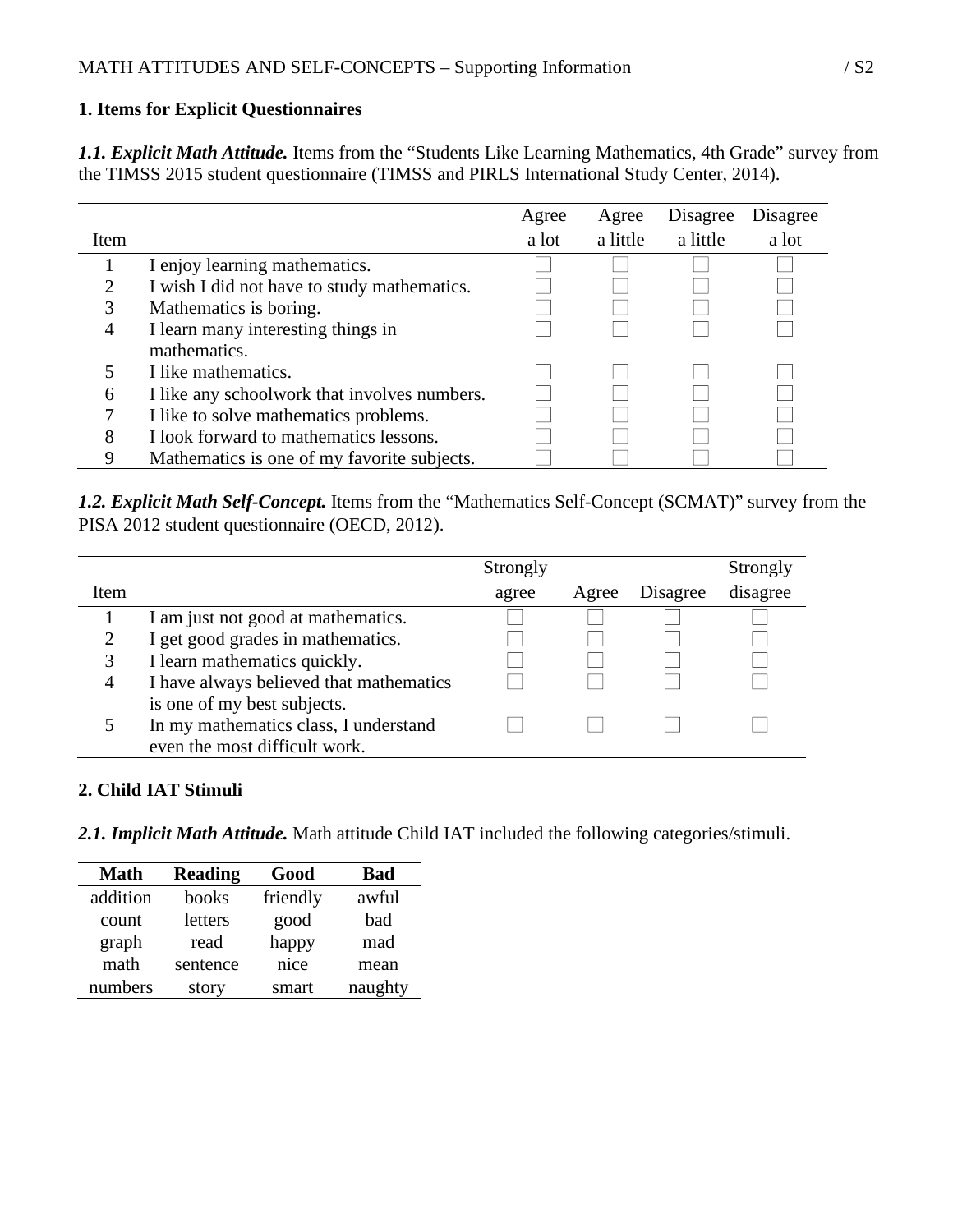| <b>Self</b> | <b>Other</b> | Math     | <b>Reading</b> |
|-------------|--------------|----------|----------------|
|             | other        | addition | books          |
| me          | theirs       | count    | letters        |
| my          | them         | graph    | read           |
| myself      | they         | math     | sentence       |
|             |              | numbers  | story          |

*2.2. Implicit Math Self-Concept.* Math self-concept Child IAT included the following categories/stimuli.

#### **3. Counterbalancing**

*3.1. No Significant Effects for Counterbalanced Factors***.** All measures were counterbalanced to account for three factors: (a) the order of the measures (explicit vs. implicit; 2 orders), (b) the order of the constructs (math attitude vs. math self-concept; 2 orders), and (c) the order of the IAT tasks (congruent task vs. incongruent task within both IATs; 4 orders). The result of counterbalancing was 16 unique conditions to which all students were randomly assigned (see Table S1). To test for an effect of IAT task order, two one-way ANOVAs were conducted with either implicit math attitude or implicit math self-concept entered as the dependent variable, and the IAT task order entered as a between-subjects factor. There was no effect of the IAT task order on either IAT, *p*s > .31. A repeated-measures ANOVA with implicit construct entered as a within-subjects factor and IAT task order entered as a between-subjects factor reinforced these results, *p* = .85. Finally, a repeated-measures ANOVA with measure and construct entered as within-subjects factors, and experimental condition entered as a between-subjects factor, revealed no main effect of experimental condition, *p* = .76.

First Measure First Construct IAT Task Order Grade Gender Explicit Implicit Attitude Self-Concept Con, Con Con, Inc Inc, Con Inc, Inc 1 Girls 51.0 49.0 50.0 50.0 25.5 19.4 25.5 29.6 Boys 48.9 51.1 46.8 53.2 23.4 25.5 26.6 24.5 5 Girls 52.6 47.4 51.5 48.5 20.6 23.7 25.8 29.9 Boys 53.9 46.1 55.9 44.1 23.5 20.6 27.5 28.4

Table S1 *Percentage of Students Assigned to Counterbalanced Factors*

 $\overline{Note. Con} =$  Congruent IAT. Inc = Incongruent IAT.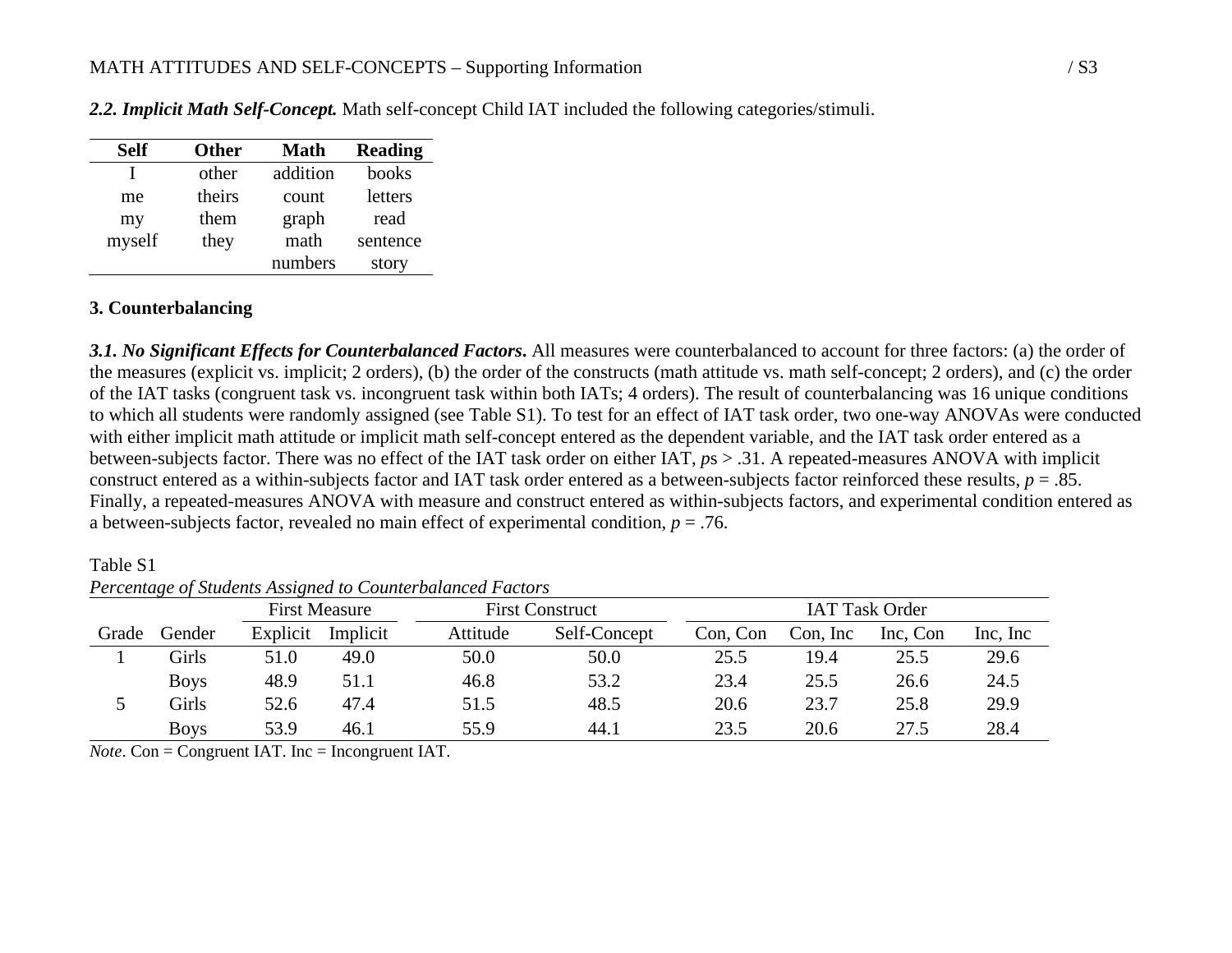## **4. Construct Validity and Predictive Validity**

4.1. Validity of the Explicit and Implicit Measures in the Current Study. The current study used a combination of both established measures (explicit math attitudes and math self-concepts; implicit math self-concepts) as well as one newly developed (implicit math attitudes) measure. The three existing measures have been shown to meet psychometric and construct validity standards for individual difference measures in past research. The material below provides a brief summary of the evidence of validity of these measures.

The explicit math attitude measure used in the current study derives from the TIMSS, which was validated using item response theory (IRT; Hooper, 2016) with 111,194 students from 43 countries, and was used in the TIMSS 2015 assessment with more than 324,000 students (Lee & Chen, 2019). This math attitude measure correlated with math achievement, *r*s ≥ .224 (Lee & Chen, 2019). The explicit math self-concept measure derives from the PISA and was also validated using IRT (OECD, 2005, p. 271) prior to being included in PISA 2012 with nearly 500,000 students from 64 countries (Stankov & Lee, 2017). This math self-concept measure was correlated with math achievement, *r* = .26, in 2012 (Stankov & Lee, 2017).

The implicit math self-concept measure has been initially validated with 247 elementary-school children (Cvencek et al., 2011), as well as 234 preschool children (Cvencek et al., 2016, p. 55), and has been subsequently used in research on math self-concepts with more than 1,000 elementary-school students from the United States (Cvencek et al., 2011), Singapore (Cvencek et al., 2015) and Chile (del Río et al., 2019), including the grade levels tested in the current study. In these subsequent studies, implicit math self-concept measures exhibited theoretically expected relations to implicit measures of gender identity and math–gender stereotype according to principles of "affective–cognitive consistency" (Cvencek et al., 2011, 2014), as well as expected positive relations to children's performance on a standardized math achievement test (Cvencek et al., 2015).

The current results provide three types of evidence bearing on the validity of the measures used. First, both explicit and implicit measures correlated with math grades to the extent that was comparable (or higher) than previous published reports (Cvencek et al., 2015; Stankov & Lee, 2017) suggesting a form of criterion-validity. Second, Cronbach's alpha levels for the four measures suggests that they are internally consistent/cohesive – although to a lesser extent for the implicit math self-concept measure (which we speculate reflects the later developmental emergence of this construct; see main text section "Implicit attitudes contribute unique variance to math achievement beyond explicit attitudes for boys," which expands on this point). Third, all four measures (including the newly developed implicit math attitude measure) were resistant to order effects (reported in detail above in Section 3.1).

## **5. More Detailed Examination of Group-Level Neutral Math Attitudes in Boys**

*5.1. More Boys Than Girls Have Positive Math Attitudes.* Neutral math attitudes for boys could be due to either (a) majority of boys having neutral attitudes (i.e., Child IAT scores around 0), or (b) some boys having positive attitudes (Child IAT scores above 0) and some having negative attitudes (Child IAT scores below 0). A post hoc examination more strongly supports the latter view: 45% of boys had positive math attitudes ( $n = 78$ ) and 55% of boys had negative math attitudes ( $n = 95$ ). This is in contrast to girls: 36% of girls had positive math attitudes  $(n = 65)$  and 64% of girls had negative math attitudes  $(n = 117)$ . This difference in percent of boys versus girls who had positive versus negative attitudes was statistically significant by chi-square analysis,  $\chi^2(1, N = 355) = 3.24$ ,  $p = .045$ .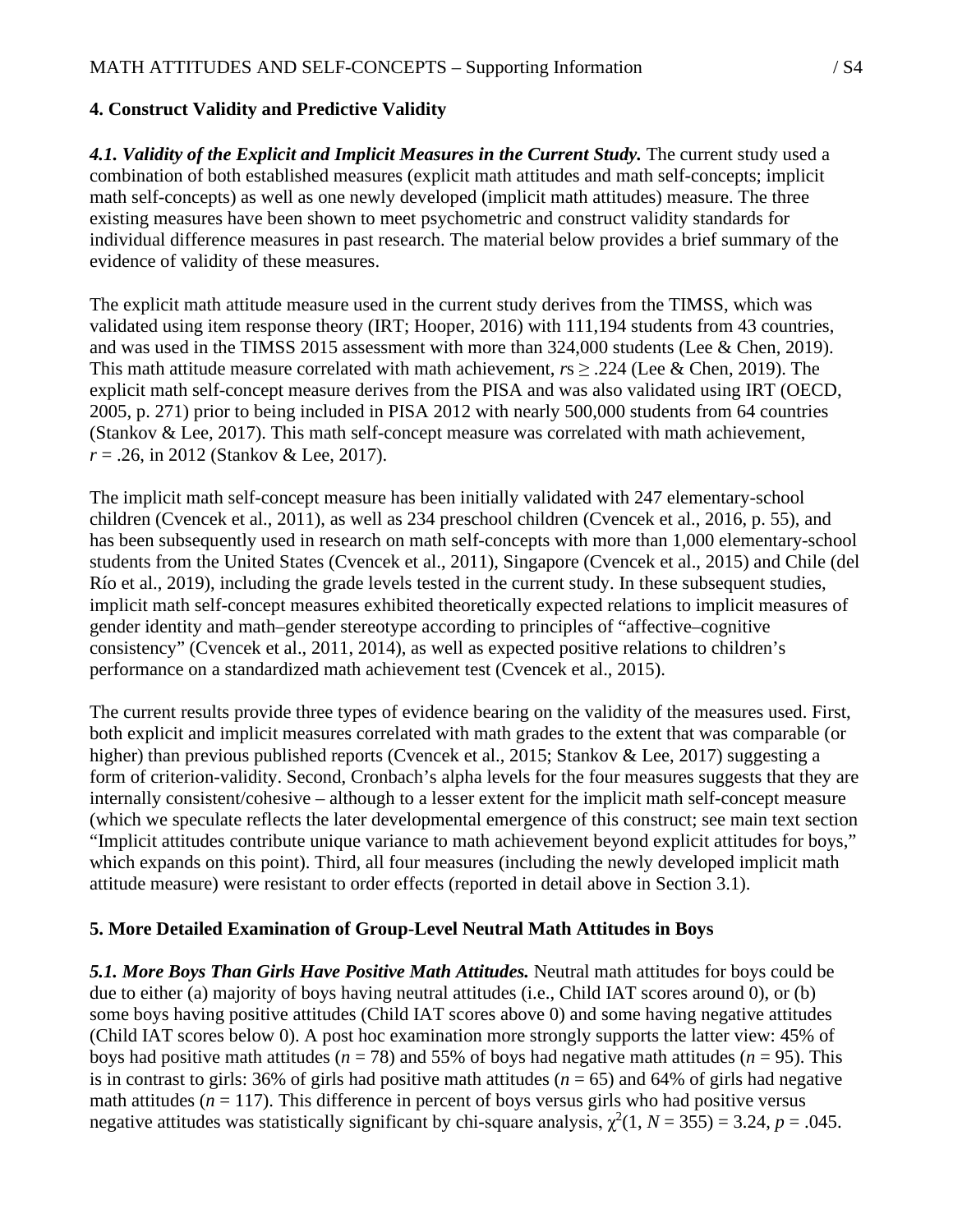#### **6. Supplemental Correlational Results**

Table S2 – Pearson *r*

*6.1. Relations Among Math Attitudes, Math Self-Concepts, and Math Achievement.* Correlations between all explicit, implicit, and achievement measures separately for Grade 1 and Grade 5 students are displayed using parametric (Pearson *r*, Table S2) as well as non-parametric (Spearman *rs*, Table S3) tests. The results were highly consistent across both. In addition, Table S4 presents the correlations (Pearson *r*) separately for boys and girls, showing very similar patterns for both genders. As shown in Table S4, the relatively low implicit–explicit correlations (referred to as an implicit–explicit dissociation) are evident in boys, as well as in girls.

| Correlations Among Measures Separately for Grade 1 and Grade 5 Students |          |          |         |     |        |  |
|-------------------------------------------------------------------------|----------|----------|---------|-----|--------|--|
| Measure                                                                 |          |          |         |     |        |  |
| 1. Explicit Math Attitude                                               |          | $62***$  | .14     | .13 | .04    |  |
| 2. Explicit Math Self-Concept                                           | $.70***$ |          | $17*$   | .03 | .13    |  |
| 3. Implicit Math Attitude                                               | $.18*$   | $19**$   |         | .07 | .04    |  |
| 4. Implicit Math Self-Concept                                           | .07      | .04      | $24***$ |     | $-.03$ |  |
| 5. Math Achievement                                                     | $45***$  | $.68***$ | $20**$  |     |        |  |

*Note.* Correlations for Grade 1 students are presented above the diagonal, and correlations for Grade 5 students are presented below the diagonal. \*\*\* $p < .001$ . \*\* $p < .01$ . \* $p < .05$ .

#### Table S3 – Spearman *rs* (non-parametric)

| Correlations Among measures Separately for Grade 1 and Grade 5 Students |          |          |         |     |        |  |
|-------------------------------------------------------------------------|----------|----------|---------|-----|--------|--|
| Measure                                                                 |          |          |         |     |        |  |
| 1. Explicit Math Attitude                                               |          | $.65***$ | $15*$   |     | .06    |  |
| 2. Explicit Math Self-Concept                                           | $.72***$ |          | $18*$   | .07 | .14    |  |
| 3. Implicit Math Attitude                                               | $20**$   | $22**$   |         | .06 | .06    |  |
| 4. Implicit Math Self-Concept                                           | $.06 -$  | 03       | $.18*$  |     | $-.03$ |  |
| 5. Math Achievement                                                     | .49***   | $.69***$ | $.20**$ | .08 |        |  |

*Correlations Among Measures Separately for Grade 1 and Grade 5 Students*

*Note.* Correlations for Grade 1 students are presented above the diagonal, and correlations for Grade 5 students are presented below the diagonal. \*\*\* $p < .001$ . \*\* $p < .01$ . \* $p < .05$ .

| Table S4                                                  |  |  |
|-----------------------------------------------------------|--|--|
| Correlations Among Measures Separately for Girls and Boys |  |  |

| Measure                       |          |         |       |       |          |
|-------------------------------|----------|---------|-------|-------|----------|
| 1. Explicit Math Attitude     |          | $71***$ | $15*$ | .06   | $.38***$ |
| 2. Explicit Math Self-Concept | $.70***$ |         | $18*$ | $-01$ | $.58***$ |
| 3. Implicit Math Attitude     | $.16*$   | $.16*$  |       | .10   | .10      |
| 4. Implicit Math Self-Concept | .11      | .04     | $17*$ |       | .07      |
| 5. Math Achievement           | $43***$  | $56***$ | $10*$ | റാ    |          |

*Note.* Correlations for girls are presented above the diagonal, and correlations for boys are presented below the diagonal. \*\*\**p* < .001. \**p* < .05.